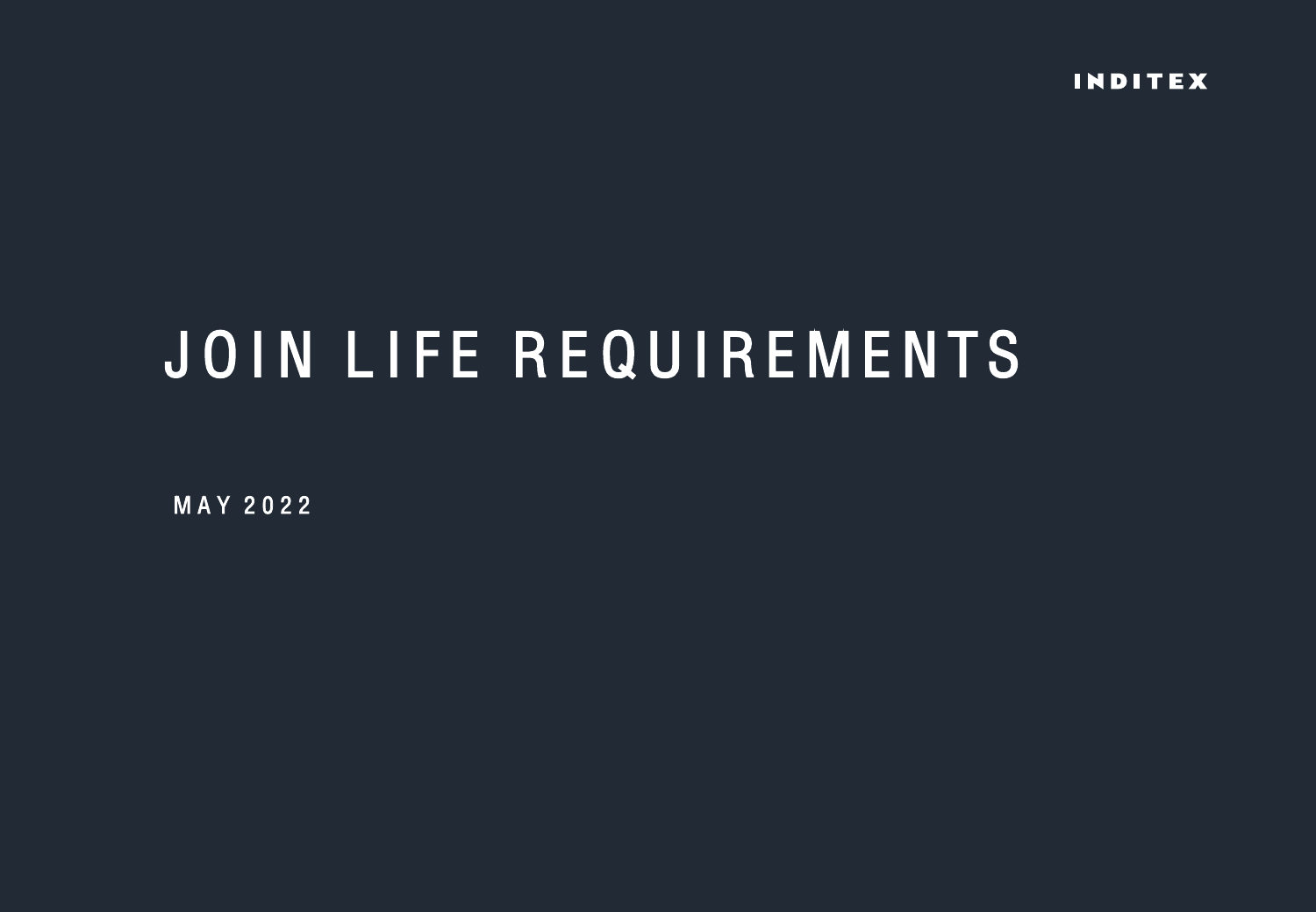## 1 . P R O D U C T I O N R E Q U I R E M E N T S

## $\mathbb{E}^+$

#### **1. REQUIREMENTS**

FOR THE SUPPLY CHAIN INVOLVED IN THE **PRODUCTION** 

- The entire supply chain must be **registered on Inditex EXTRANET** with an approved pre-assessment score and without severe non-compliance with the Code of Conduct.
- **Direct suppliers must be A or B on social audit**.
- All mills involved in JL orders **must be A, B or C-CAP (commitment to improvement) on social audit**.
- In addition, all wet process mills involved in JL orders mut be **(GTW 2.0 or GTW 2.1) A, B or C-CAP (commitment to improvement) on environmental audit**
- Suppliers and their entire supply chain must be **certified underthe relevantstandard baseduponthe type of sustainable fiber.**

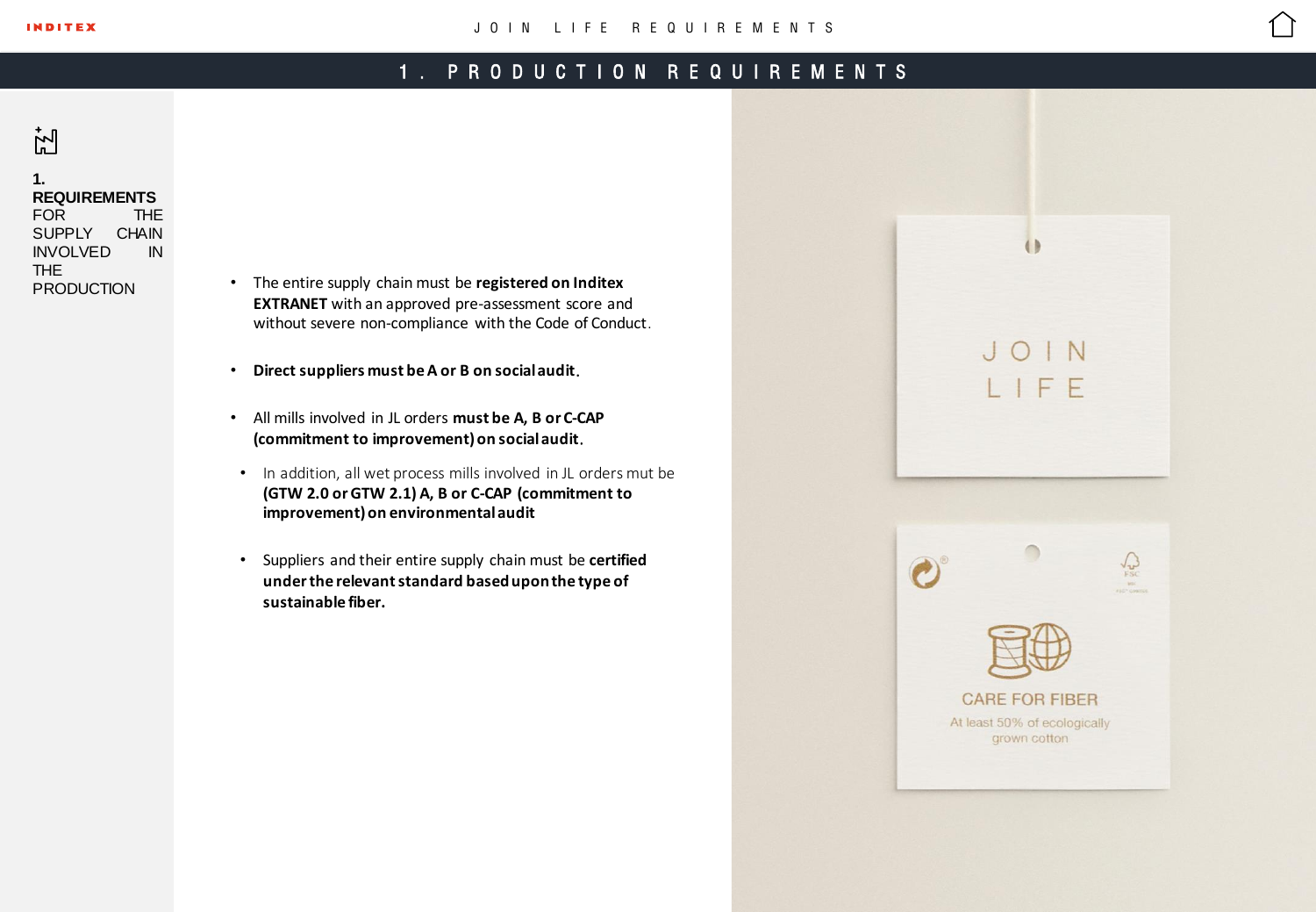## 2 . G A R M E N T S C O N T E N T

#### CARE FOR FIBER TABLE TO THE TABLE TO A RESERVE THE TABLE TO A REFORM THAT A RESERVE TO A REFORM THAT A RESERVE TO A REFORM THAT A REPORT OF TABLE TO A REFORM THAT A REFORM THAT A REFORM THAT A REPORT OF THE ORDER TO A REFO

 $\Theta$ 

**2.** MINIMUM **CONTENT** FOR GARMENTS WITHOUT FILLING

| <b>OUTER SHELL FABRIC CRITERIA</b>      |                                                                                                                                                                                                               |                                                                                                                                                                                                                                                                                                                                                                                                            |  |
|-----------------------------------------|---------------------------------------------------------------------------------------------------------------------------------------------------------------------------------------------------------------|------------------------------------------------------------------------------------------------------------------------------------------------------------------------------------------------------------------------------------------------------------------------------------------------------------------------------------------------------------------------------------------------------------|--|
| <b>TYPE OF MATERIAL</b>                 | <b>MINIMUM CONTENT</b>                                                                                                                                                                                        | <b>REQUIREMENTS</b>                                                                                                                                                                                                                                                                                                                                                                                        |  |
| ORGANIC                                 | Organic cotton - min. 50%.<br>Organic cotton - Organic Cotton Accelerator (OCA) - min 50%<br>In conversion/transitional organic cotton - min. 50%<br>Organic linen/hemp - min. 40%.                           | 1. Supply chain certified by OCS or GOTS (Organic) RCS or GRS (Recycled) RWS (Responsible).<br>2. Provide fabric TC before first shipment to obtain JL confirmation.<br>3. Provide garment TC after first shipment. In addition, provide garment TC of subsequent shipments.                                                                                                                               |  |
| <b>RECYCLED</b>                         | Polyester, acrylic, polyamide/nylon - min. 25%<br>Cotton, wool, cashmere, mechanically recycled viscose,<br>linen, lyocell: min. 15% //<br>Bonded leather: min. 90%.<br>Elastane, elastomultiester - min. 50% |                                                                                                                                                                                                                                                                                                                                                                                                            |  |
| <b>RESPONSIBLE</b>                      | RWS Wool - min. 50%. (conventional wool mixtures are not<br>allowed)                                                                                                                                          |                                                                                                                                                                                                                                                                                                                                                                                                            |  |
| <b>RECYCLED WITH TRACER</b>             | Repreve® from Unifi (polyester and polyamide/nylon) - min.<br>25%                                                                                                                                             | 1. Provide fabric Test before first shipment to obtain JL confirmation.<br>2. Provide garment Test after first shipment.                                                                                                                                                                                                                                                                                   |  |
| JOIN LIFE VISCOSE WITH<br><b>TRACER</b> | Ecovero <sup>tm</sup> from Lenzing-Austria and China, Livaeco <sup>tm</sup> from<br>Birla-China/Thailand/Vilayat-India, Ecotang from Sanyou-<br>China and Enka-Germany - min. 50%.                            | 1. Provide the Fabric Certification Letter (FCL) issued by Lenzing (Ecovero™) or the fabric Test issued<br>by Sanyou, Birla (Livaeco™ China) or Enka.                                                                                                                                                                                                                                                      |  |
| JOIN LIFE MODAL WITH<br><b>TRACER</b>   | Tencel tm modal from Lenzing-Austria, Livaecotm modal from<br>Birla-Thailand/Vilayat-India, modal from Sanyou-China - min.<br>50%.                                                                            | 1. Provide the Fabric Certification Letter (FCL) issued by Lenzing or the fabric Test issued by Birla or<br>Sanyou.                                                                                                                                                                                                                                                                                        |  |
| JOIN LIFE LYOCELL WITH<br><b>TRACER</b> | Tenceltm Lyocell from Lenzing or Lyocell Refibra from Lenzing,<br>Excel Lyocell from Birla, min. 30%.                                                                                                         | 1. Provide the Fabric Certification Letter (FCL) issued by Lenzing or the fabric Test issued by Birla.                                                                                                                                                                                                                                                                                                     |  |
| <b>ACETATE WITH TRACER</b>              | Naia <sup>™</sup> from Eastman - min 50%.                                                                                                                                                                     | 1. Provide fabric Certification confirmation letter issued by Naia before first shipment to obtain JL<br>confirmation.<br>2. Provide garment Certification confirmation letter after first shipment.                                                                                                                                                                                                       |  |
| <b>EUROPEAN FLAX®</b>                   | min. 50%. (conventional linen mixtures are not allowed)                                                                                                                                                       | 1. Direct suppliers and their entire supply chain must be EUROPEAN FLAX® certified.<br>2. Provide fabric invoice with the European Flax certification number before first shipment to obtain<br>the JL confirmation.<br>3. Provide garment invoice with the European Flax Certification number after first shipment. In<br>addition, provide garment invoice of subsequent shipments. (from V2022 onwards) |  |

New sustainablematerials T a b l a 1 B Note 1: Any garment whose composition includes at least 50% of two or more of the CFF fibers above referred can be labelled as JL (even though fibers individually considered fail to reach such minimum content).

| <b>OUTER SHELL FABRIC CRITERIA</b> |                                                                                                                           |                                                                                                                                                                                                                                                                                                                   |  |
|------------------------------------|---------------------------------------------------------------------------------------------------------------------------|-------------------------------------------------------------------------------------------------------------------------------------------------------------------------------------------------------------------------------------------------------------------------------------------------------------------|--|
| TYPE OF MATERIAL                   | MINIMUM CONTENTS                                                                                                          | REQUIREMENTS                                                                                                                                                                                                                                                                                                      |  |
| RE-MADE                            | Garments designed from different faulty items.<br>New model without finishing or wet process.<br>Faulty items - min. 100% | 1. Supply chain (tier 1) certified by GRS o RCS.<br>2. Provide the documents "Reclaimed Material Supplier Agreement" and "Reclaimed Material<br>Declaration Form" before the first shipment to obtain JL confirmation (Annexes B and C to GRS or<br>RCS standard).<br>3. Provide garment TC after first shipment. |  |

*Note 2: Any garment with conventional PU cannot be labelled as Join Life.*

Note 3: If a garment has obverse and reverse, each part (obverse and reverse) must meet, at least, the minimum requisite percentage for each fiber CFF (tables 1A or 1B), CFW or CFP.

3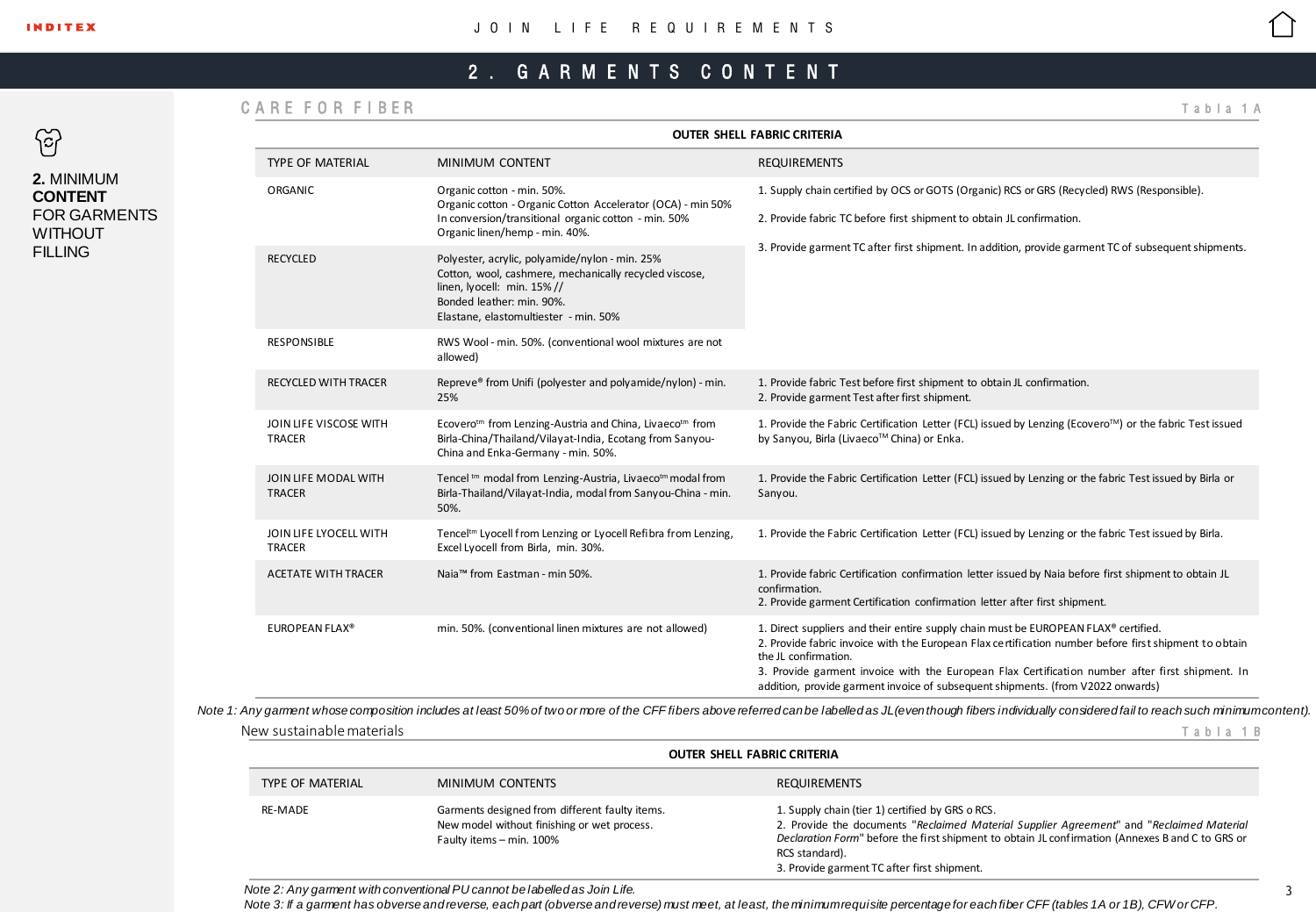## 2 . G A R M E N T S C O N T E N T

ငှဉ်

#### CARE FOR FIBER

**3.** MINIMUM **CONTENT** FOR GARMENTS WITH FILLING

Garments with filling shall be Join Life approved when the composition of both their outer shell fabric and their filling includes any sustainable fiber, and both sustainable materials must add up to at least 125%.

#### • Join Life requirements for outer shell fabric:

o Sustainable fiber of outer shell fabric must meet at least the minimum requisite percentage for each fiber under tables 1A or 1B.

#### • **Join Life requirementsfor**filling:

- o Fiber or sustainable materialof the filling must be at least 50%.
- o Different types of sustainable filling mixtures are allowed, provided that they add up to at least 50%.

| <b>FILLING CRITERIA</b> |                                                                         |                                                                                                                              |  |
|-------------------------|-------------------------------------------------------------------------|------------------------------------------------------------------------------------------------------------------------------|--|
| <b>TYPE OF MATERIAL</b> | <b>MINIMUM CONTENT</b>                                                  | <b>REQUIREMENTS</b>                                                                                                          |  |
| <b>RESPONSIBLE</b>      | RDS down and feathers - min. 50%.                                       | 1. Supply chain must be certified by RDS (Responsible) RCS or GRS (Recycled)                                                 |  |
|                         |                                                                         | 2. Provide the filling TC before first shipment to obtain JL confirmation                                                    |  |
| <b>RECYCLED</b>         | GRS or RCS down, feathers, polyester and polyamide/nylon -<br>min. 50%. | 3. Provide garment TC after first shipment. In addition, provide garment TC of subsequent<br>shipments. (from 12022 onwards) |  |
| RECYCLED WITH TRACER    | Repreve® from Unifi (polyester and polyamide/nylon) - min. 50%          | 1. Provide filling Test before first shipment to obtain JL confirmation.<br>2. Provide garment Test after first shipment.    |  |

#### • Join Life requirements for 125%:

o Mininum percentage of sustainable fiber in the outer shell fabric and in the filling must be increased so that combined they add up to at least 125%.

#### o Exceptions:

-Mechanically recycled cotton, wool, cashmere, viscose, linen or lyocell outer shell → sustainable outer shell and filling shall add up to at least 115%.

-BCI Cotton outer shell with Care for Water or Care for Planet wet process mills → sustainable outer shell and filling shall add up to at least 140%.